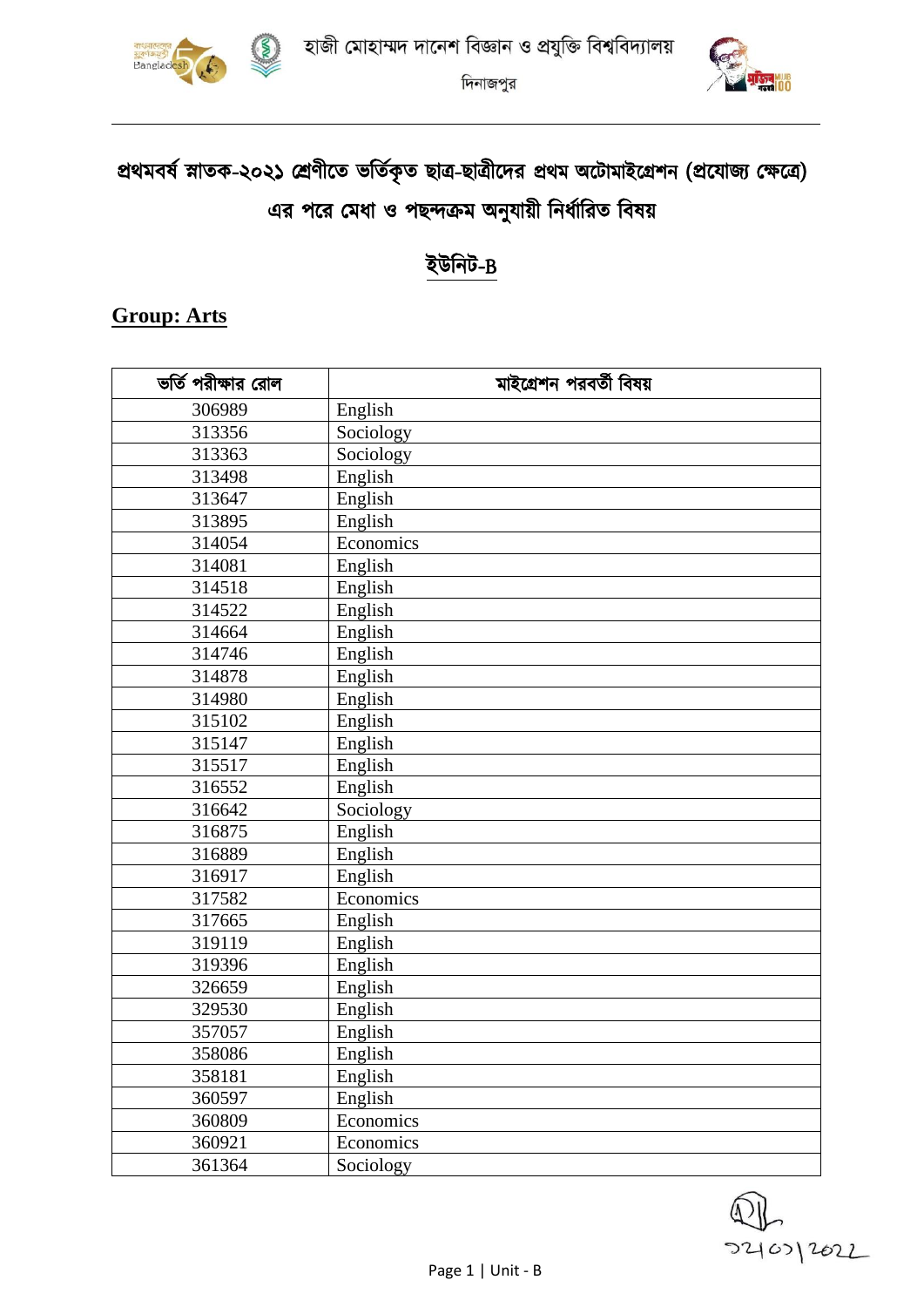



দিনাজপুর

## **Group: Science/Commerce**

| ভর্তি পরীক্ষার রোল | মাইগ্রেশন পরবর্তী বিষয়    |  |  |  |  |  |  |
|--------------------|----------------------------|--|--|--|--|--|--|
| 500727             | English                    |  |  |  |  |  |  |
| 502283             | English                    |  |  |  |  |  |  |
| 503281             | English                    |  |  |  |  |  |  |
| 504709             | Economics                  |  |  |  |  |  |  |
| 504970             | Economics                  |  |  |  |  |  |  |
| 505249             | English                    |  |  |  |  |  |  |
| 505252             | <b>Development Studies</b> |  |  |  |  |  |  |
| 505264             | Economics                  |  |  |  |  |  |  |
| 505286             | English                    |  |  |  |  |  |  |
| 505533             | Economics                  |  |  |  |  |  |  |
| 505536             | English                    |  |  |  |  |  |  |
| 505577             | English                    |  |  |  |  |  |  |
| 505711             | Sociology                  |  |  |  |  |  |  |
| 505783             | Sociology                  |  |  |  |  |  |  |
| 506057             | English                    |  |  |  |  |  |  |
| 506062             | English                    |  |  |  |  |  |  |
| 506087             | Economics                  |  |  |  |  |  |  |
| 506231             | Sociology                  |  |  |  |  |  |  |
| 506336             | English                    |  |  |  |  |  |  |
| 506451             | English                    |  |  |  |  |  |  |
| 506459             | Sociology                  |  |  |  |  |  |  |
| 506581             | Economics                  |  |  |  |  |  |  |
| 506792             | English                    |  |  |  |  |  |  |
| 507266             | Economics                  |  |  |  |  |  |  |
| 507831             | <b>Development Studies</b> |  |  |  |  |  |  |
| 509259             | Economics                  |  |  |  |  |  |  |
| 509522             | English                    |  |  |  |  |  |  |
| 510015             | Sociology                  |  |  |  |  |  |  |
| 510019             | Sociology                  |  |  |  |  |  |  |
| 510037             | English                    |  |  |  |  |  |  |
| 510534             | Economics                  |  |  |  |  |  |  |
| 510638             | Economics                  |  |  |  |  |  |  |
| 510780             | English                    |  |  |  |  |  |  |
| 511127             | Economics                  |  |  |  |  |  |  |
| 511172             | English                    |  |  |  |  |  |  |
| 511242             | English                    |  |  |  |  |  |  |
| 511275             | English                    |  |  |  |  |  |  |
| 511294             | English                    |  |  |  |  |  |  |
| 511453             | Economics                  |  |  |  |  |  |  |
| 511480             | English                    |  |  |  |  |  |  |
| 511487             | Sociology                  |  |  |  |  |  |  |

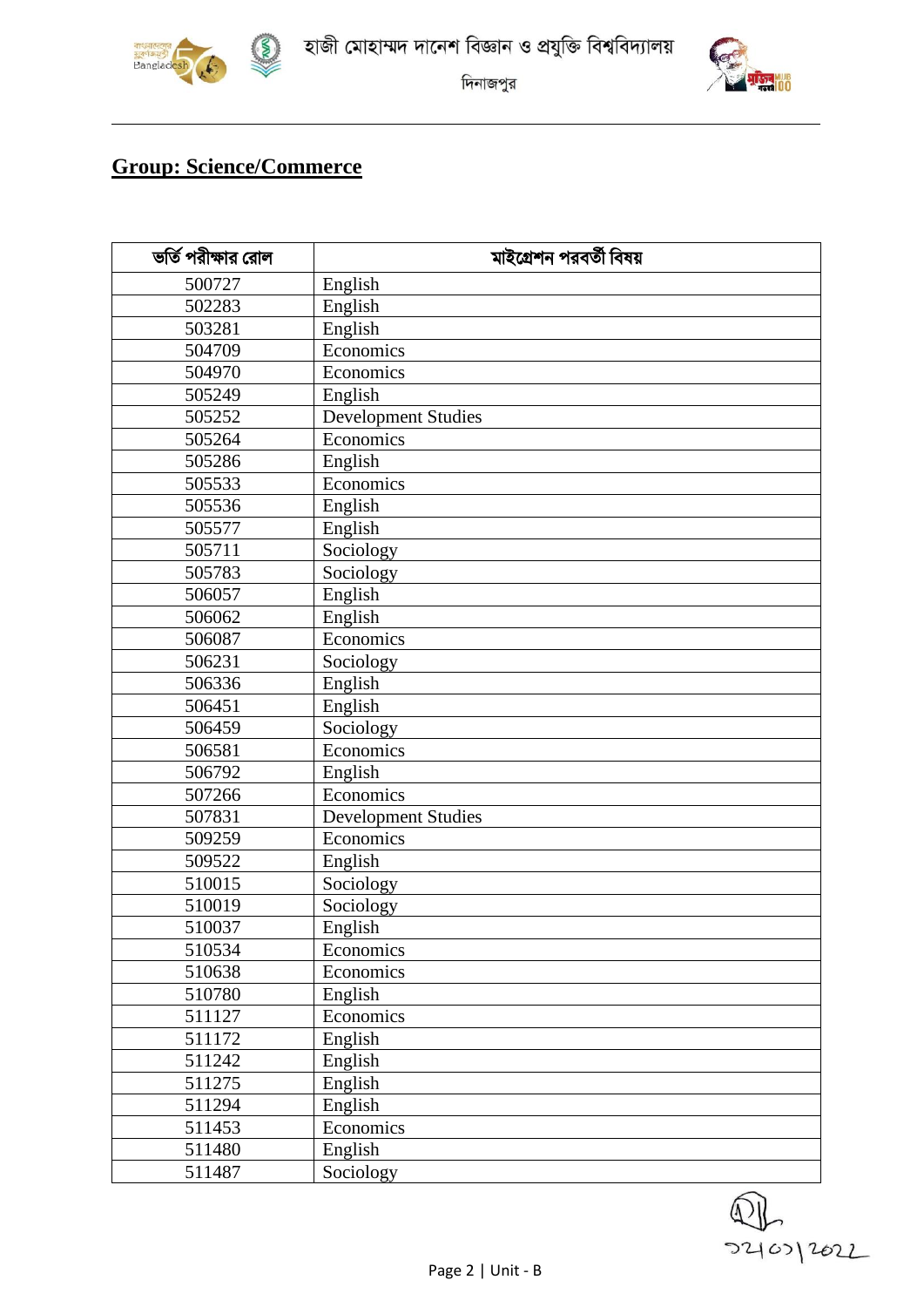



হাজী মোহাম্মদ দানেশ বিজ্ঞান ও প্রযুক্তি বিশ্ববিদ্যালয়



দিনাজপুর

| ভর্তি পরীক্ষার রোল | মাইগ্রেশন পরবর্তী বিষয়    |  |  |  |  |  |
|--------------------|----------------------------|--|--|--|--|--|
| 515725             | Economics                  |  |  |  |  |  |
| 521103             | Economics                  |  |  |  |  |  |
| 521530             | Economics                  |  |  |  |  |  |
| 521564             | Economics                  |  |  |  |  |  |
| 522984             | Economics                  |  |  |  |  |  |
| 523150             | <b>Development Studies</b> |  |  |  |  |  |
| 524371             | Economics                  |  |  |  |  |  |
| 524502             | English                    |  |  |  |  |  |
| 526242             | Economics                  |  |  |  |  |  |
| 526390             | Economics                  |  |  |  |  |  |
| 527164             | Economics                  |  |  |  |  |  |
| 527194             | Economics                  |  |  |  |  |  |
| 528218             | Sociology                  |  |  |  |  |  |
| 528280             | English                    |  |  |  |  |  |
| 528963             | Economics                  |  |  |  |  |  |
| 529364             | English                    |  |  |  |  |  |
| 529387             | Sociology                  |  |  |  |  |  |
| 529440             | Economics                  |  |  |  |  |  |
| 529455             | Economics                  |  |  |  |  |  |
| 529615             | Economics                  |  |  |  |  |  |
| 529648             | Economics                  |  |  |  |  |  |
| 529673             | English                    |  |  |  |  |  |
| 529690             | Economics                  |  |  |  |  |  |
| 529732             | Economics                  |  |  |  |  |  |
| 529979             | English                    |  |  |  |  |  |
| 530306             | English                    |  |  |  |  |  |
| 530620             | English                    |  |  |  |  |  |
| 530810             | English                    |  |  |  |  |  |
| 530832             | English                    |  |  |  |  |  |
| 530848             | English                    |  |  |  |  |  |
| 530861             | <b>Development Studies</b> |  |  |  |  |  |
| 530937             | English                    |  |  |  |  |  |
| 531342             | English                    |  |  |  |  |  |
| 531553             | Economics                  |  |  |  |  |  |
| 533016             | Economics                  |  |  |  |  |  |
| 533400             | English                    |  |  |  |  |  |